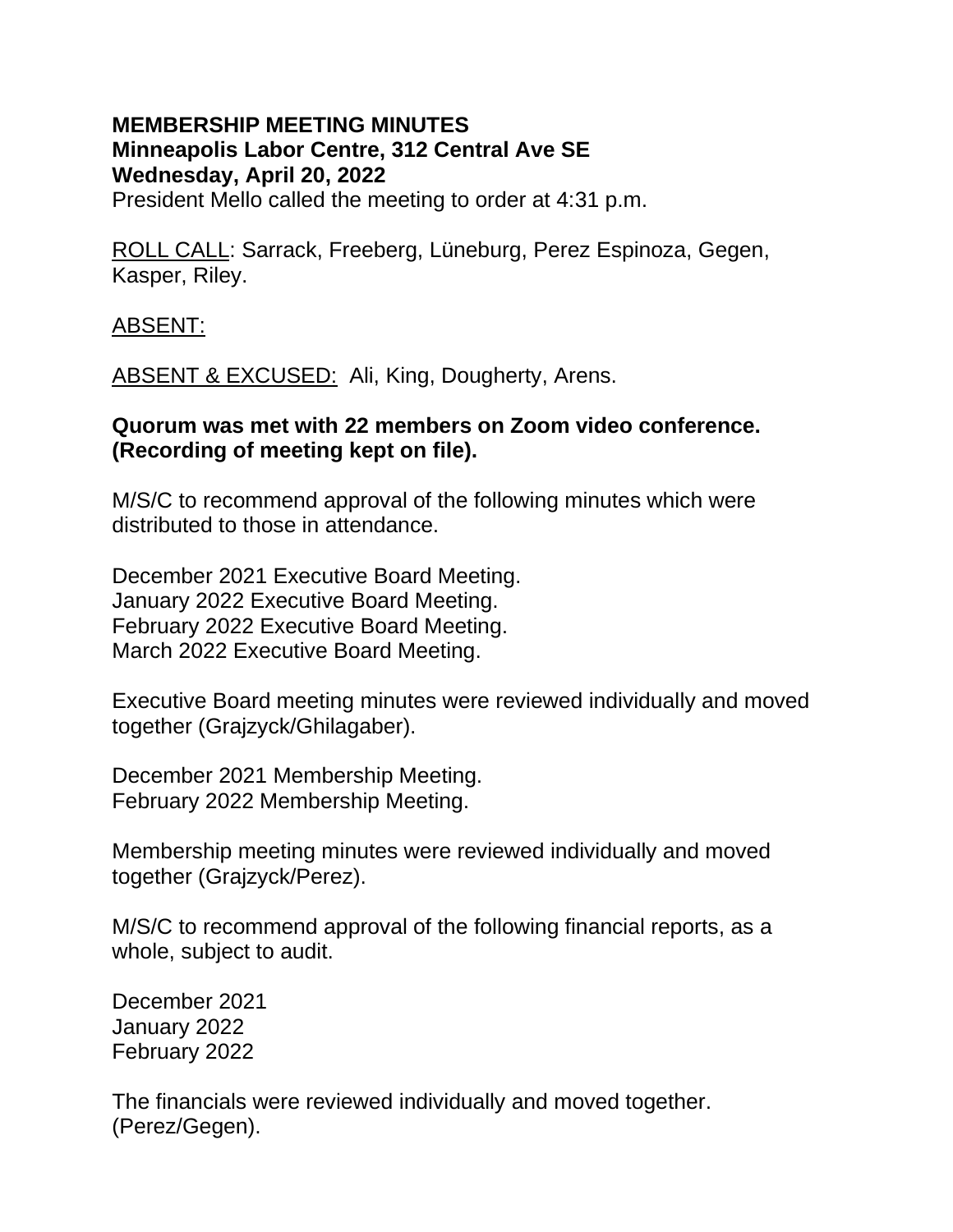#### **NEW BUSINESS:**

None.

# **OFFICERS REPORTS:**

**Christa's Report**: HMS Host arbitration, Aramark negotiations, DNC/Target Field bargaining pending, Millennium negotiations, Ivy Hotel negotiations, Marquette negotiations, DoubleTree South negotiations, Courtyard ratification vote, JW Marriott negotiations, Intercontinental MSP, St. Paul Hotel report, Sodexo General Mills ratification, Tattersall bargaining, AREAS negotiations.

**Sheigh's Report**: Brother Justus negotiations, Millennium, confluence fund.

**Wade's Report**: Bloomington ESST ordinance, frontline worker pay, political campaign planning 2022.

**Uriel's Report**: Working at Marquette, the Kahler properties in Rochester May Day march. Planning future actions. Radisson Blu actions.

## **OLD BUSINESS:**

None.

# **GOOD AND WELFARE: Moment of Silence.**

Kifle Habtemariam (HMS Host) recovering from injury at work.

Bill McCarthy retiring from the MN AFL-CIO.

Linda Thompson (Multek) sister passed away.

Shirley Johnson (Saint Paul Hotel) passed away.

Mimi Evans (MHC) lost her son Vince.

Sara (HMS Host) lost her sister.

Adil Beker lost his sister.

Stephanie Jones (Target Center) Father Todd Langenbach passed away.